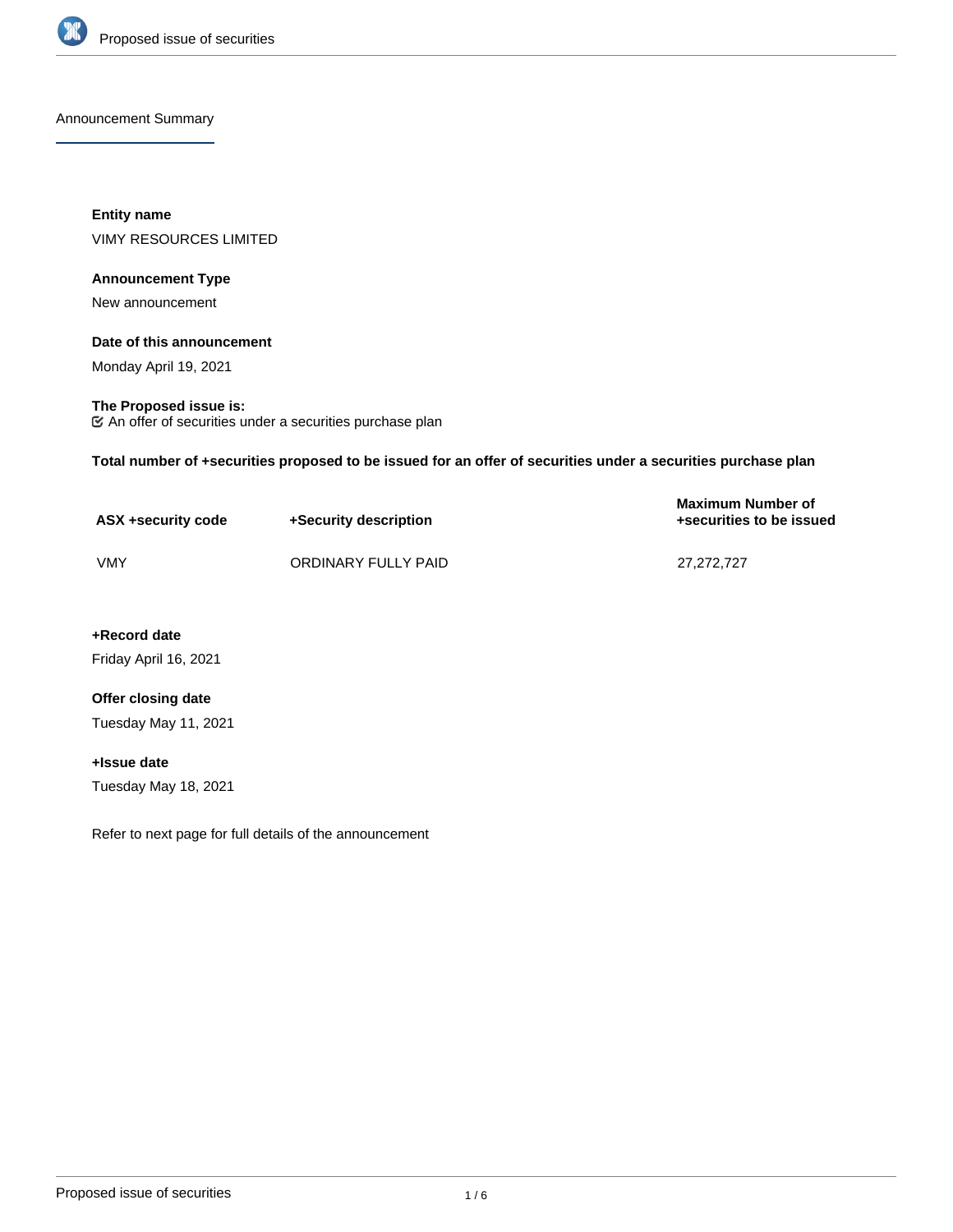

Part 1 - Entity and announcement details

## **1.1 Name of +Entity**

## VIMY RESOURCES LIMITED

We (the entity named above) give ASX the following information about a proposed issue of +securities and, if ASX agrees to +quote any of the +securities (including any rights) on a +deferred settlement basis, we agree to the matters set out in Appendix 3B of the ASX Listing Rules.

## **1.2 Registered Number Type**

ABN

**Registration Number**

56120178949

## **1.3 ASX issuer code**

VMY

# **1.4 The announcement is**

New announcement

## **1.5 Date of this announcement**

Monday April 19, 2021

## **1.6 The Proposed issue is:**

An offer of +securities under a +securities purchase plan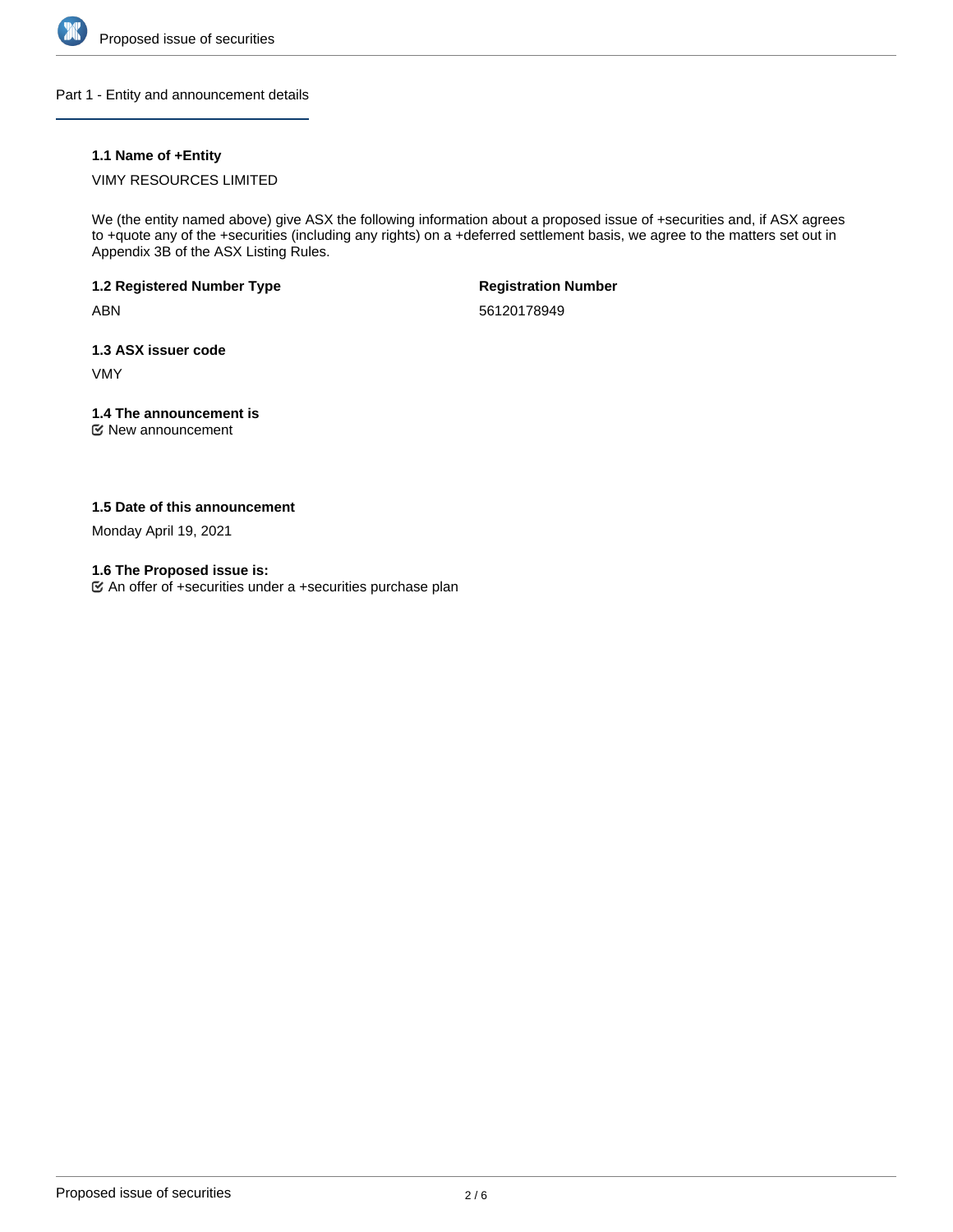

Part 4 - Details of proposed offer under securities purchase plan

Part 4A - Conditions

**4A.1 - Are any of the following approvals required for the offer of +securities under the +securities purchase plan issue to be unconditional?**

- **+Security holder approval**
- **Court approval**
- **Lodgement of court order with +ASIC**
- **ACCC approval**
- **FIRB approval**
- **Another approval/condition external to the entity**

No

Part 4B - Offer details

**Class or classes of +securities that will participate in the proposed issue and class or classes of +securities proposed to be issued**

**ASX +security code and description**

VMY : ORDINARY FULLY PAID

**Will the proposed issue of this +security include an offer of attaching +securities?** No

Details of +securities proposed to be issued

**ASX +security code and description**

VMY : ORDINARY FULLY PAID

**Maximum total number of those +securities that could be issued if all offers under the +securities purchase plan are accepted**

27,272,727

**Will the offer be conditional on applications for a minimum number of +securities being received or a minimum amount being raised (i.e. a minimum subscription condition)?** No

**Will the offer be conditional on applications for a maximum number of +securities being received or a maximum amount being raised (i.e. a maximum subscription condition)?** Yes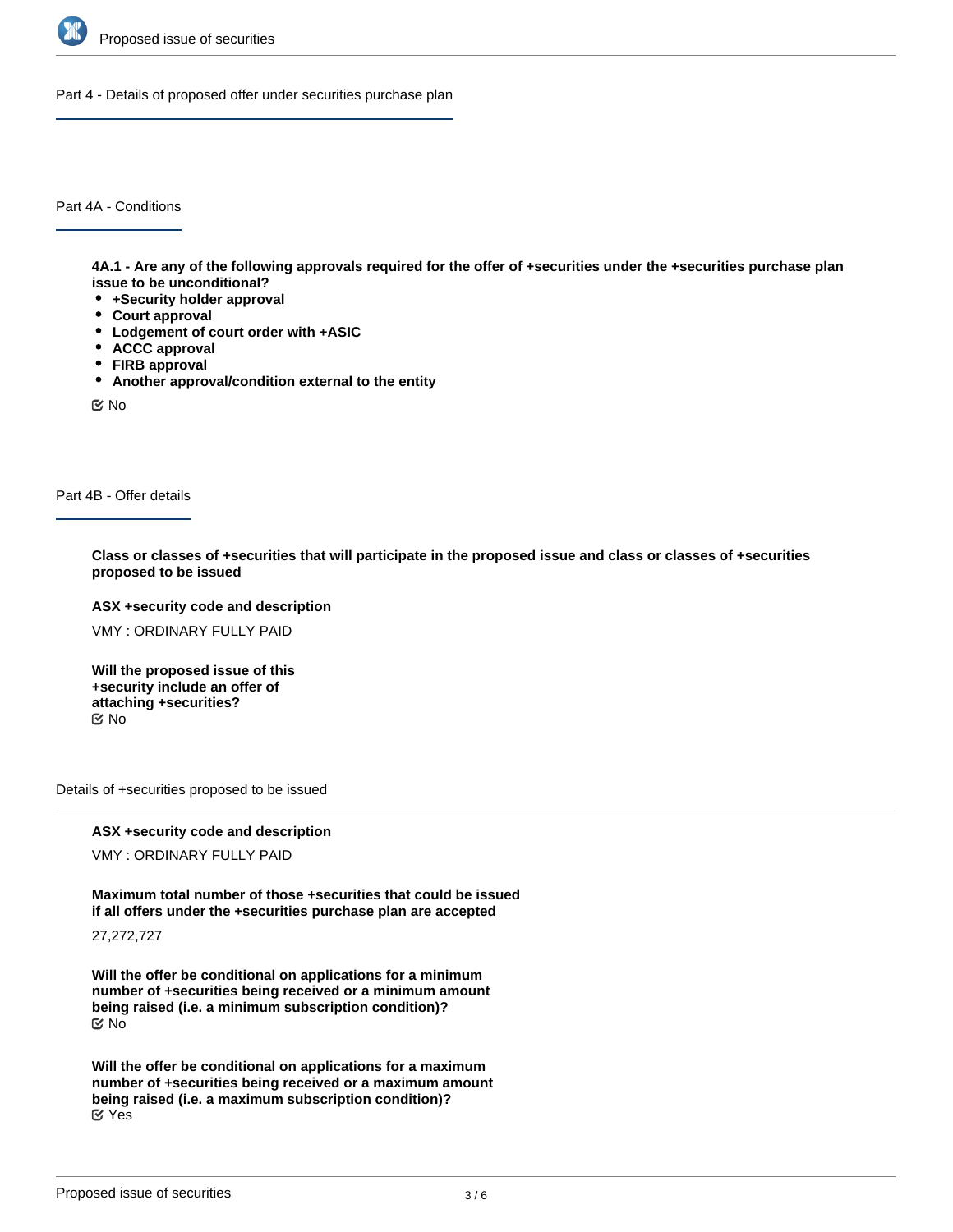

### **Describe the maximum subscription condition**

27,272,727

**Will individual security holders be required to accept the offer for a minimum number or value of +securities (i.e. a minimum acceptance condition)?**

Yes

**Is the minimum acceptance unit based or dollar based?**  $\mathfrak{C}$  Dollar based (\$)

**Please enter the minimum acceptance value**

\$ 2,000

**Will individual security holders be limited to accepting the offer for a maximum number or value of +securities (i.e. a maximum acceptance condition)?** Yes

**Is the maximum acceptance unit based or dollar based?**  $\mathfrak{S}$  Dollar based (\$)

**Please enter the maximum acceptance value**

\$ 30,000

#### **Describe all the applicable parcels available for this offer in number of securities or dollar value**

\$1,000 increments starting with a minimum of \$2,000

**Offer price details**

**Has the offer price been determined? In what currency will the offer be made? What is the offer price per +security?** Yes

AUD - Australian Dollar AUD 0.11000

### **Oversubscription & Scale back details**

**Will a scale back be applied if the offer is over-subscribed?** Yes

#### **Describe the scale back arrangements**

The Company reserves the right to scale back applications on an equitable basis

# **Will these +securities rank equally in all respects from their issue date with the existing issued +securities in that class?**

**EX** Yes

Part 4C - Timetable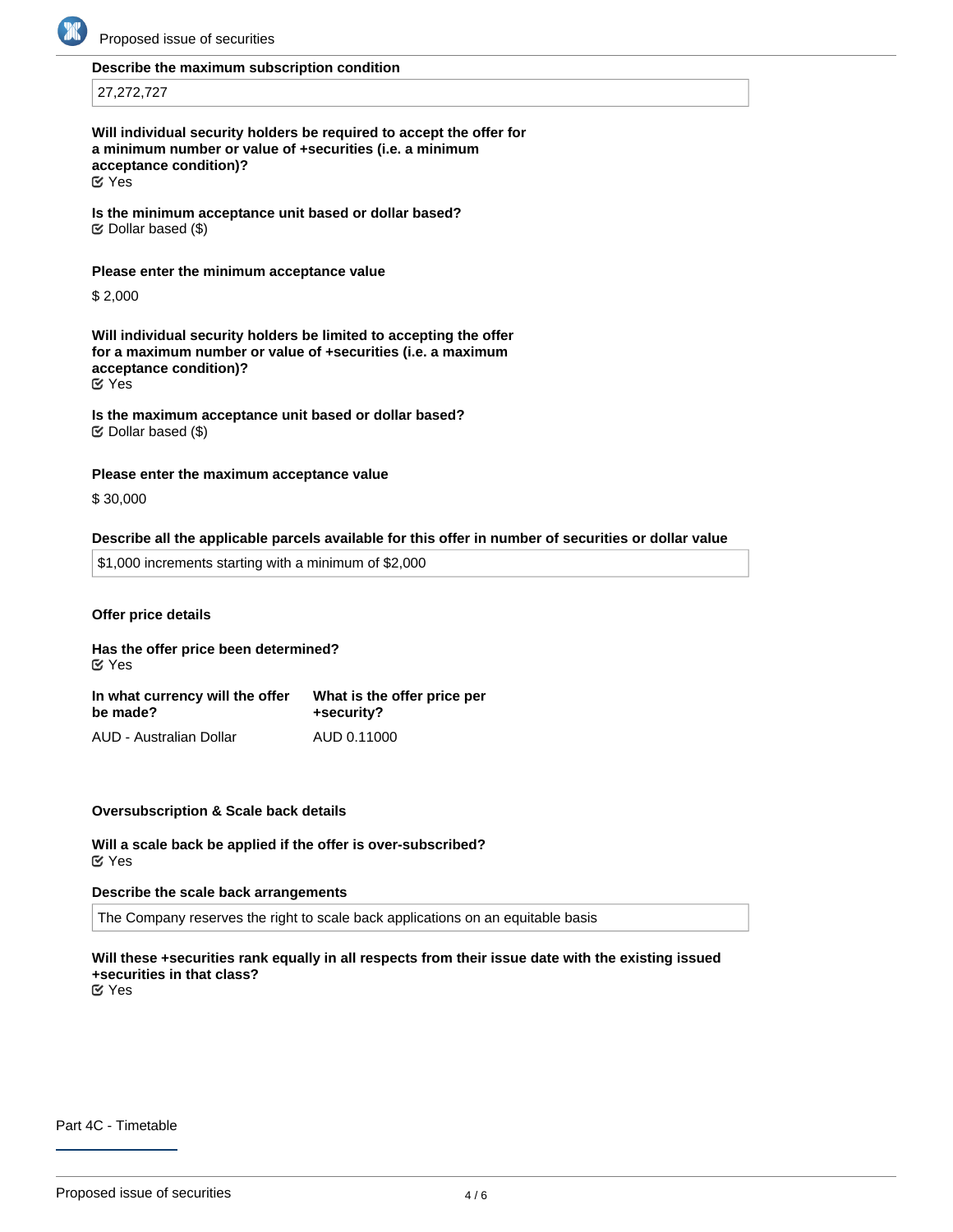

### **4C.1 Date of announcement of +security purchase plan**

Monday April 19, 2021

**4C.2 +Record date**

Friday April 16, 2021

## **4C.3 Date on which offer documents will be made available to investors**

Wednesday April 21, 2021

**4C.4 Offer open date**

Wednesday April 21, 2021

**4C.5 Offer closing date**

Tuesday May 11, 2021

**4C.6 Announcement of results**

Friday May 14, 2021

## **4C.7 +Issue date**

Tuesday May 18, 2021

Part 4D - Listing Rule requirements

**4D.1 Does the offer under the +securities purchase plan meet all of the requirements of listing rule 7.2 exception 5 or do you have a waiver from those requirements?** Yes

Part 4E - Fees and expenses

**4E.1 Will there be a lead manager or broker to the proposed offer?** Yes

### **4E.1a Who is the lead manager/broker?**

Canaccord Genuity and Morgans Corporate

### **4E.1b What fee, commission or other consideration is payable to them for acting as lead manager/broker?**

A fee of 1% of the gross proceeds raised and a stamping fee equal to 2% on valid broker stamped allocations

**4E.2 Is the proposed offer to be underwritten?** No